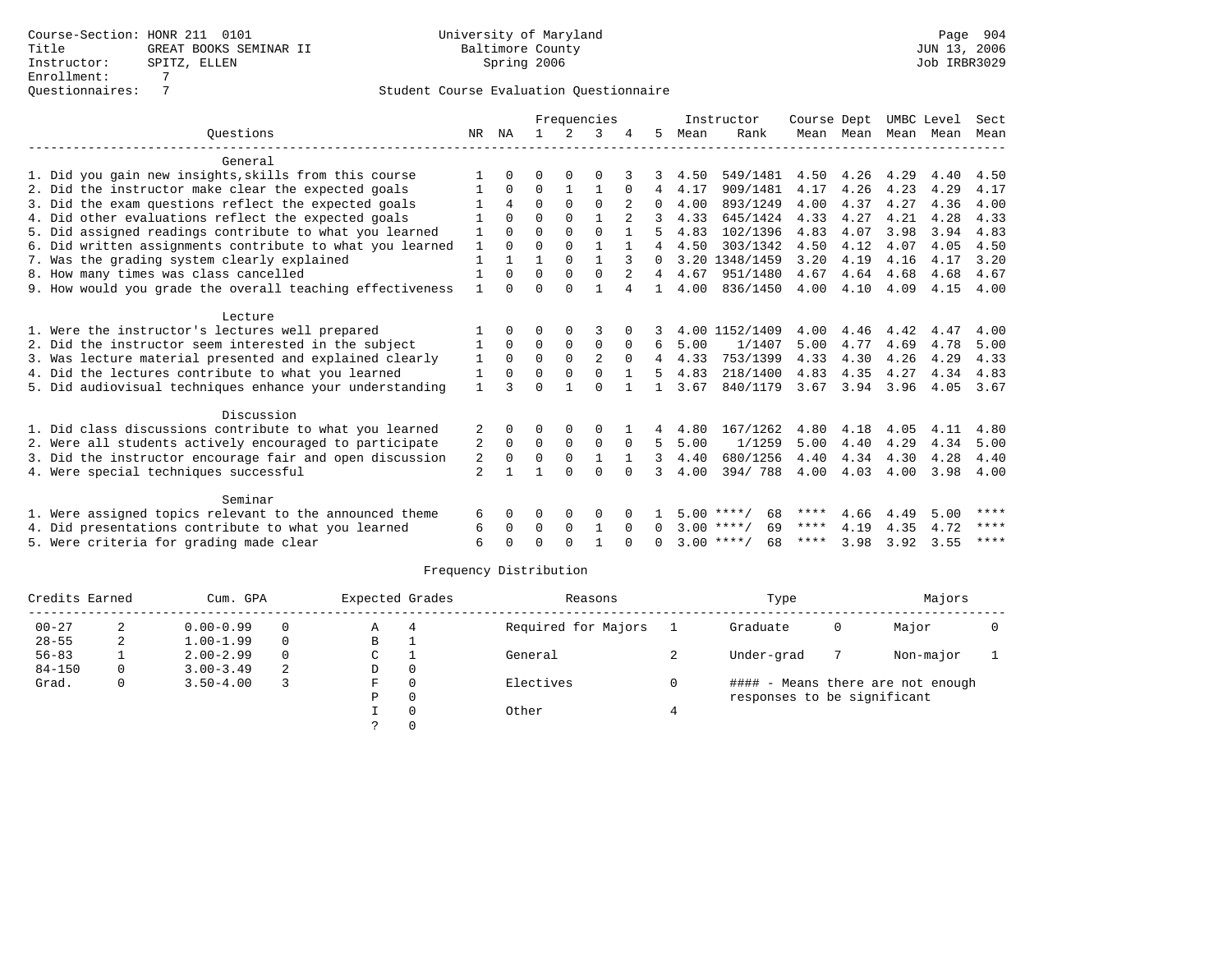|                                                           |                |          |             |                | Frequencies    |          |              |      | Instructor     | Course Dept |           | UMBC Level |      | Sect |
|-----------------------------------------------------------|----------------|----------|-------------|----------------|----------------|----------|--------------|------|----------------|-------------|-----------|------------|------|------|
| Ouestions                                                 | NR             | ΝA       |             | 2              | २              |          | 5            | Mean | Rank           |             | Mean Mean | Mean       | Mean | Mean |
| General                                                   |                |          |             |                |                |          |              |      |                |             |           |            |      |      |
| 1. Did you gain new insights, skills from this course     | <sup>0</sup>   |          |             |                |                |          |              |      | 3.75 1254/1481 | 3.75        | 4.26      | 4.29       | 4.40 | 3.75 |
| 2. Did the instructor make clear the expected goals       | O              | $\Omega$ | $\Omega$    | $\Omega$       |                |          |              |      | 3.88 1136/1481 | 3.88        | 4.26      | 4.23       | 4.29 | 3.88 |
| 3. Did the exam questions reflect the expected goals      |                | 3        |             | $\Omega$       | $\mathfrak{D}$ |          |              |      | 3.20 1174/1249 | 3.20        | 4.37      | 4.27       | 4.36 | 3.20 |
| 4. Did other evaluations reflect the expected goals       | ∩              | $\cap$   | $\cap$      | $\cap$         |                | 4        |              | 4.25 | 740/1424       | 4.25        | 4.27      | 4.21       | 4.28 | 4.25 |
| 5. Did assigned readings contribute to what you learned   | $\Omega$       |          | $\Omega$    |                | $\cap$         | 4        | 4            | 4.50 | 297/1396       | 4.50        | 4.07      | 3.98       | 3.94 | 4.50 |
| 6. Did written assignments contribute to what you learned | $\mathbf 0$    | $\Omega$ | $\mathbf 0$ | $\Omega$       |                |          | 4            | 4.38 | 434/1342       | 4.38        | 4.12      | 4.07       | 4.05 | 4.38 |
| 7. Was the grading system clearly explained               | $\Omega$       | $\cap$   | $\Omega$    | $\overline{a}$ | 3              |          |              |      | 3.25 1337/1459 | 3.25        | 4.19      | 4.16       | 4.17 | 3.25 |
| 8. How many times was class cancelled                     | $\Omega$       |          | $\Omega$    |                | $\Omega$       |          |              |      | 4.25 1215/1480 | 4.25        | 4.64      | 4.68       | 4.68 | 4.25 |
| 9. How would you grade the overall teaching effectiveness | $\overline{a}$ | $\Omega$ | $\Omega$    | $\cap$         |                |          | 2            | 4.17 | 722/1450       | 4.17        | 4.10      | 4.09       | 4.15 | 4.17 |
| Lecture                                                   |                |          |             |                |                |          |              |      |                |             |           |            |      |      |
| 1. Were the instructor's lectures well prepared           | 3              | $\Omega$ |             |                | 0              |          |              | 4.60 | 648/1409       | 4.60        | 4.46      | 4.42       | 4.47 | 4.60 |
| 2. Did the instructor seem interested in the subject      | 3              | $\Omega$ | $\Omega$    | $\Omega$       | $\Omega$       | $\Omega$ |              | 5.00 | 1/1407         | 5.00        | 4.77      | 4.69       | 4.78 | 5.00 |
| 3. Was lecture material presented and explained clearly   | 3              | $\Omega$ | $\Omega$    | $\Omega$       |                |          |              |      | 4.00 1002/1399 | 4.00        | 4.30      | 4.26       | 4.29 | 4.00 |
| 4. Did the lectures contribute to what you learned        | 3              | $\Omega$ | $\Omega$    |                | $\Omega$       |          |              |      | 4.00 1017/1400 | 4.00        | 4.35      | 4.27       | 4.34 | 4.00 |
| Discussion                                                |                |          |             |                |                |          |              |      |                |             |           |            |      |      |
| 1. Did class discussions contribute to what you learned   | 4              |          |             |                | $\Omega$       |          |              | 4.50 | 345/1262       | 4.50        | 4.18      | 4.05       | 4.11 | 4.50 |
| 2. Were all students actively encouraged to participate   | 4              | $\Omega$ | 0           | $\mathbf 0$    | $\Omega$       |          | 3            | 4.75 | 358/1259       | 4.75        | 4.40      | 4.29       | 4.34 | 4.75 |
| 3. Did the instructor encourage fair and open discussion  | 4              | O        | $\Omega$    |                |                |          | 2            | 4.50 | 571/1256       | 4.50        | 4.34      | 4.30       | 4.28 | 4.50 |
| 4. Were special techniques successful                     | 4              | U        | $\Omega$    |                |                |          | $\mathbf{1}$ | 3.50 | 604/788        | 3.50        | 4.03      | 4.00       | 3.98 | 3.50 |
| Seminar                                                   |                |          |             |                |                |          |              |      |                |             |           |            |      |      |
| 1. Were assigned topics relevant to the announced theme   | 3              |          |             |                |                |          |              | 5.00 | 1/<br>68       | 5.00        | 4.66      | 4.49       | 5.00 | 5.00 |
| 2. Was the instructor available for individual attention  | 3              | 1        | $\Omega$    | $\Omega$       | $\Omega$       | 2        | 2            | 4.50 | 36/<br>69      | 4.50        | 4.26      | 4.53       | 4.83 | 4.50 |
| 3. Did research projects contribute to what you learned   | 3              | 3        | $\Omega$    | $\Omega$       | $\Omega$       |          | 0            | 4.00 | 45/<br>63      | 4.00        | 4.24      | 4.44       | 4.00 | 4.00 |
| 4. Did presentations contribute to what you learned       | 3              | $\Omega$ | $\Omega$    | $\Omega$       | $\mathbf{1}$   | $\Omega$ | 4            | 4.60 | 34/<br>69      | 4.60        | 4.19      | 4.35       | 4.72 | 4.60 |
| 5. Were criteria for grading made clear                   | ζ              |          | ∩           | $\mathfrak{D}$ |                |          |              | 3.20 | 54/<br>68      | 3.20        | 3.98      | 3.92       | 3.55 | 3.20 |

| Credits Earned |              | Cum. GPA      |          | Expected Grades |          | Reasons             | Type                        |   | Majors                            |  |
|----------------|--------------|---------------|----------|-----------------|----------|---------------------|-----------------------------|---|-----------------------------------|--|
| $00 - 27$      |              | $0.00 - 0.99$ | $\Omega$ | Α               |          | Required for Majors | Graduate                    | 0 | Major                             |  |
| $28 - 55$      | 4            | $1.00 - 1.99$ | $\Omega$ | В               | 0        |                     |                             |   |                                   |  |
| $56 - 83$      | 0            | $2.00 - 2.99$ | $\Omega$ | $\mathsf{C}$    |          | General             | Under-grad                  | 8 | Non-major                         |  |
| $84 - 150$     |              | $3.00 - 3.49$ | 2        | D               | $\Omega$ |                     |                             |   |                                   |  |
| Grad.          | $\mathbf{0}$ | $3.50 - 4.00$ | 6        | F.              | $\Omega$ | Electives           |                             |   | #### - Means there are not enough |  |
|                |              |               |          | Ρ               | $\Omega$ |                     | responses to be significant |   |                                   |  |
|                |              |               |          |                 |          | Other               |                             |   |                                   |  |
|                |              |               |          |                 |          |                     |                             |   |                                   |  |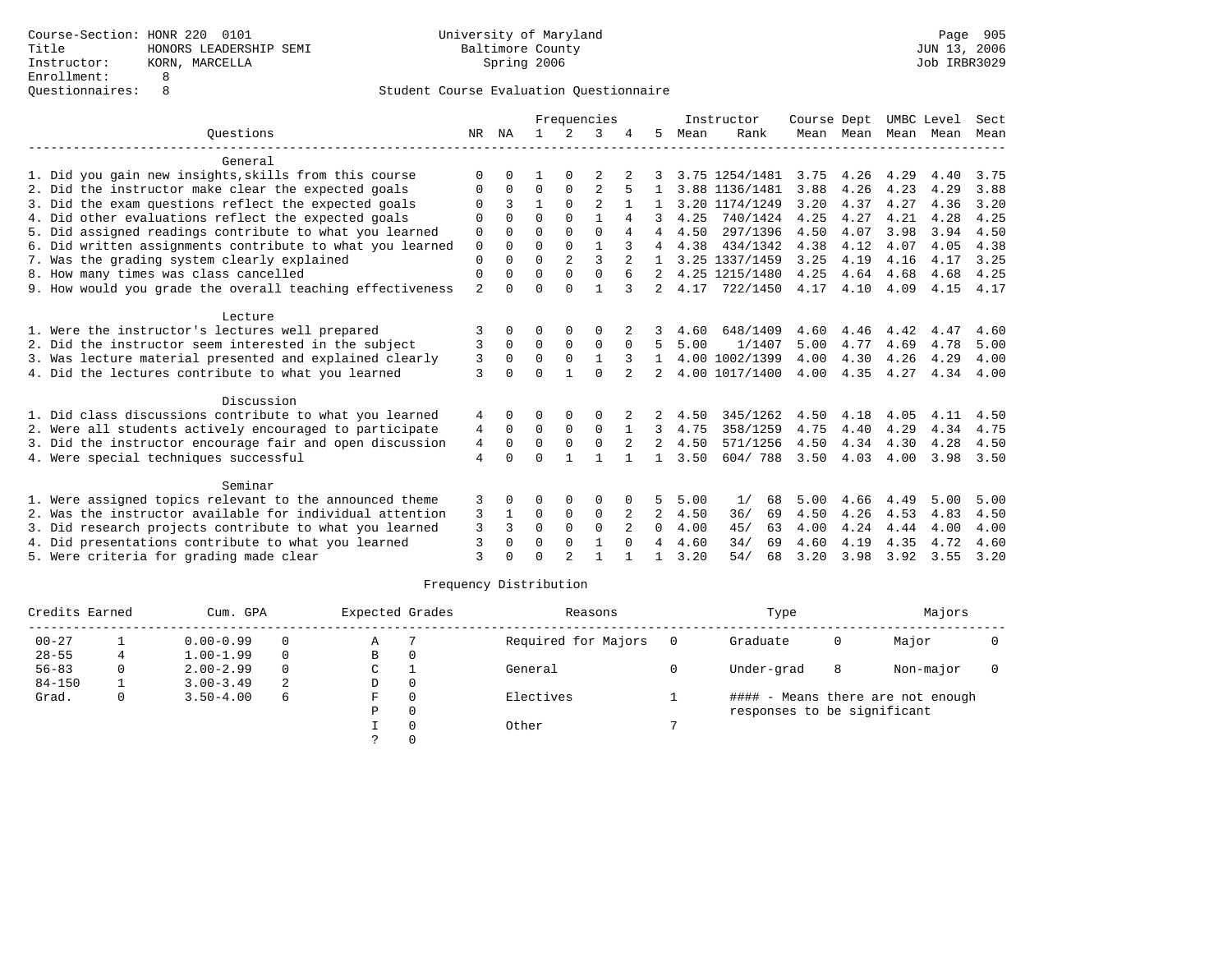|                                                           |             |          |          |          | Frequencies |              |          |      | Instructor     | Course Dept |      | UMBC Level |      | Sect |
|-----------------------------------------------------------|-------------|----------|----------|----------|-------------|--------------|----------|------|----------------|-------------|------|------------|------|------|
| Questions                                                 | NR          | ΝA       |          |          |             | 4            | 5.       | Mean | Rank           | Mean        | Mean | Mean       | Mean | Mean |
| General                                                   |             |          |          |          |             |              |          |      |                |             |      |            |      |      |
| 1. Did you gain new insights, skills from this course     |             |          |          |          |             |              |          |      | 3.50 1358/1481 | 3.50        | 4.26 | 4.29       | 4.29 | 3.50 |
| 2. Did the instructor make clear the expected goals       | $\Omega$    | $\Omega$ | $\Omega$ |          | $\Omega$    | <sup>0</sup> |          |      | 3.50 1320/1481 | 3.50        | 4.26 | 4.23       | 4.23 | 3.50 |
| 3. Did the exam questions reflect the expected goals      | O           | $\Omega$ | $\Omega$ | $\Omega$ |             | $\Omega$     |          | 4.00 | 893/1249       | 4.00        | 4.37 | 4.27       | 4.28 | 4.00 |
| 4. Did other evaluations reflect the expected goals       | $\Omega$    |          | $\Omega$ | $\Omega$ | $\Omega$    | $\cap$       |          | 5.00 | 1/1424         | 5.00        | 4.27 | 4.21       | 4.27 | 5.00 |
| 5. Did assigned readings contribute to what you learned   | $\Omega$    | $\Omega$ | 0        | $\Omega$ |             |              |          |      | 3.50 1083/1396 | 3.50        | 4.07 | 3.98       | 4.00 | 3.50 |
| 7. Was the grading system clearly explained               | $\Omega$    | $\Omega$ | $\Omega$ | $\Omega$ |             |              |          | 4.50 | 460/1459       | 4.50        | 4.19 | 4.16       | 4.17 | 4.50 |
| 8. How many times was class cancelled                     |             | $\Omega$ | $\Omega$ | $\Omega$ |             |              |          | 4.00 | 1349/1480      | 4.00        | 4.64 | 4.68       | 4.65 | 4.00 |
| 9. How would you grade the overall teaching effectiveness | $\Omega$    |          |          |          |             |              | $\Omega$ |      | 3.50 1223/1450 | 3.50        | 4.10 | 4.09       | 4.10 | 3.50 |
| Lecture                                                   |             |          |          |          |             |              |          |      |                |             |      |            |      |      |
| 1. Were the instructor's lectures well prepared           |             |          |          |          |             |              |          |      | 4.00 1152/1409 | 4.00        | 4.46 | 4.42       | 4.43 | 4.00 |
| 2. Did the instructor seem interested in the subject      | $\mathbf 0$ | $\Omega$ | $\Omega$ | $\Omega$ | $\Omega$    |              |          |      | 4.50 1107/1407 | 4.50        | 4.77 | 4.69       | 4.67 | 4.50 |
| 3. Was lecture material presented and explained clearly   | $\Omega$    | $\Omega$ | $\Omega$ | $\Omega$ |             | $\Omega$     |          |      | 4.00 1002/1399 | 4.00        | 4.30 | 4.26       | 4.27 | 4.00 |
| 4. Did the lectures contribute to what you learned        | $\mathbf 0$ | $\Omega$ | $\Omega$ | $\Omega$ | $\Omega$    |              |          | 4.50 | 591/1400       | 4.50        | 4.35 | 4.27       | 4.28 | 4.50 |
| 5. Did audiovisual techniques enhance your understanding  | $\Omega$    |          | ∩        | $\cap$   |             | $\cap$       |          | 5.00 | 1/1179         | 5.00        | 3.94 | 3.96       | 4.02 | 5.00 |
| Discussion                                                |             |          |          |          |             |              |          |      |                |             |      |            |      |      |
| 1. Did class discussions contribute to what you learned   |             | $\Omega$ | $\Omega$ | $\Omega$ |             |              |          |      | 3.00 1146/1262 | 3.00        | 4.18 | 4.05       | 4.14 | 3.00 |
| 2. Were all students actively encouraged to participate   |             | $\Omega$ | $\Omega$ |          | $\Omega$    | $\Omega$     | $\Omega$ |      | 2.00 1247/1259 | 2.00        | 4.40 | 4.29       | 4.34 | 2.00 |
| 3. Did the instructor encourage fair and open discussion  |             |          |          |          |             |              |          |      | 2.00 1246/1256 | 2.00        | 4.34 | 4.30       | 4.34 | 2.00 |

| Credits Earned |          | Cum. GPA      |          | Expected Grades |          | Reasons             | Type                        |    | Majors                            |  |
|----------------|----------|---------------|----------|-----------------|----------|---------------------|-----------------------------|----|-----------------------------------|--|
| $00 - 27$      |          | $0.00 - 0.99$ | $\Omega$ | Α               |          | Required for Majors | Graduate                    | 0  | Major                             |  |
| $28 - 55$      | 0        | $1.00 - 1.99$ | $\Omega$ | В               |          |                     |                             |    |                                   |  |
| $56 - 83$      | $\Omega$ | $2.00 - 2.99$ | $\Omega$ | C               | 0        | General             | Under-grad                  | -2 | Non-major                         |  |
| $84 - 150$     | 2        | $3.00 - 3.49$ | $\Omega$ | D               | $\circ$  |                     |                             |    |                                   |  |
| Grad.          | 0        | $3.50 - 4.00$ |          | F               | $\Omega$ | Electives           |                             |    | #### - Means there are not enough |  |
|                |          |               |          | Ρ               | 0        |                     | responses to be significant |    |                                   |  |
|                |          |               |          |                 | $\Omega$ | Other               |                             |    |                                   |  |
|                |          |               |          |                 | $\Omega$ |                     |                             |    |                                   |  |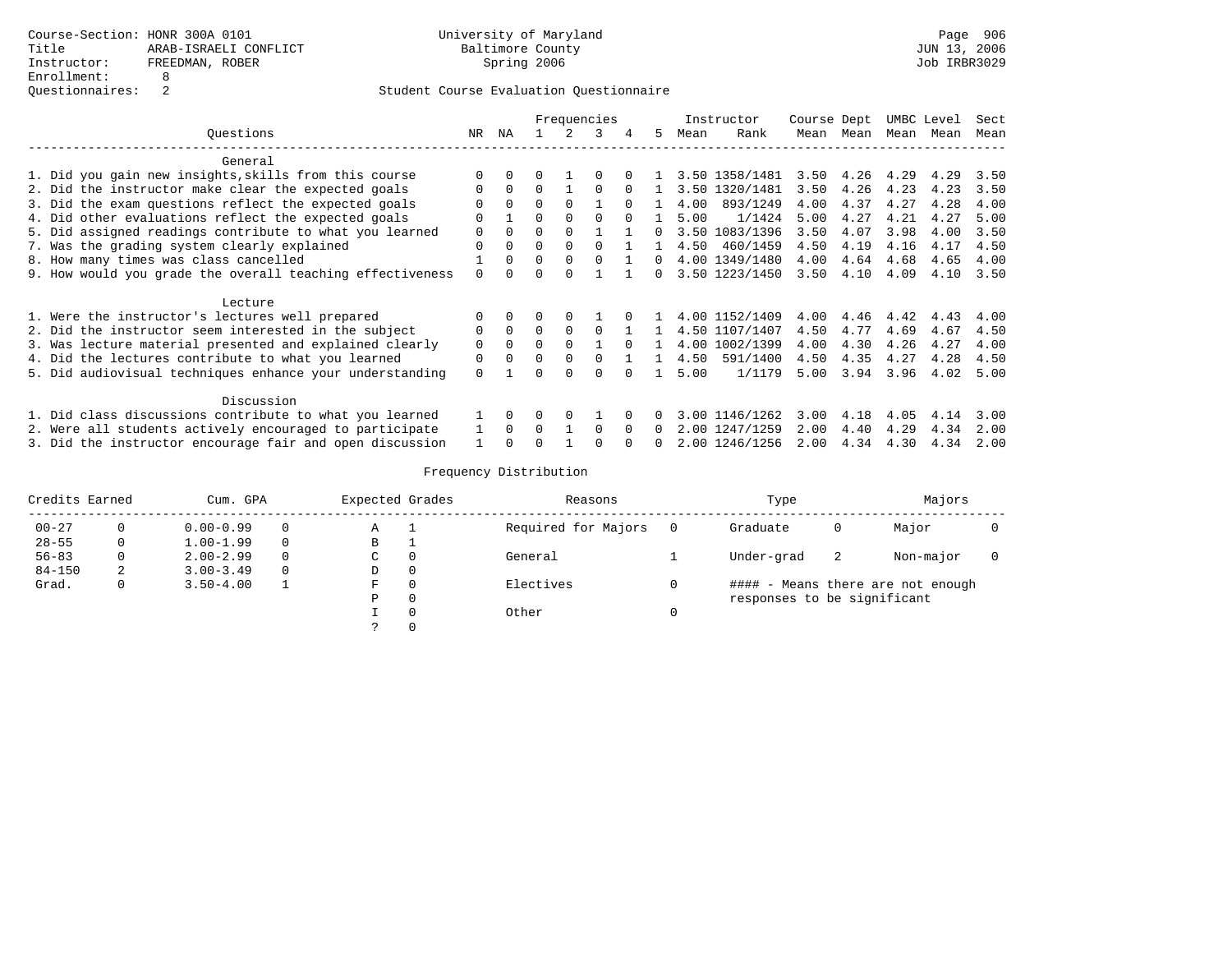|                                                           |          |          |                |              | Frequencies |          |    |      | Instructor     | Course Dept |      | UMBC Level |      | Sect |
|-----------------------------------------------------------|----------|----------|----------------|--------------|-------------|----------|----|------|----------------|-------------|------|------------|------|------|
| Ouestions                                                 | NR       | NA       |                |              | 3           |          | .5 | Mean | Rank           | Mean        | Mean | Mean       | Mean | Mean |
| General                                                   |          |          |                |              |             |          |    |      |                |             |      |            |      |      |
| 1. Did you gain new insights, skills from this course     |          |          |                |              |             |          |    | 4.11 | 996/1481       | 4.11        | 4.26 | 4.29       | 4.29 | 4.11 |
| 2. Did the instructor make clear the expected goals       | $\Omega$ | $\Omega$ |                |              |             |          |    |      | 3.11 1410/1481 | 3.11        | 4.26 | 4.23       | 4.23 | 3.11 |
| 4. Did other evaluations reflect the expected goals       | ∩        | $\Omega$ |                |              |             |          |    |      | 3.67 1224/1424 | 3.67        | 4.27 | 4.21       | 4.27 | 3.67 |
| 5. Did assigned readings contribute to what you learned   | $\Omega$ | $\Omega$ | 0              | <sup>n</sup> |             |          |    | 4.67 | 193/1396       | 4.67        | 4.07 | 3.98       | 4.00 | 4.67 |
| 6. Did written assignments contribute to what you learned | $\Omega$ | 0        |                |              |             |          |    |      | 3.56 1093/1342 | 3.56        | 4.12 | 4.07       | 4.12 | 3.56 |
| 7. Was the grading system clearly explained               |          | 0        | $\overline{2}$ | $\Omega$     |             |          |    |      | 3.63 1219/1459 | 3.63        | 4.19 | 4.16       | 4.17 | 3.63 |
| 8. How many times was class cancelled                     |          |          | $\Omega$       | $\Omega$     |             |          | 6  | 4.67 | 951/1480       | 4.67        | 4.64 | 4.68       | 4.65 | 4.67 |
| 9. How would you grade the overall teaching effectiveness |          |          |                |              |             |          | n. |      | 3.00 1354/1450 | 3.00        | 4.10 | 4.09       | 4.10 | 3.00 |
| Lecture                                                   |          |          |                |              |             |          |    |      |                |             |      |            |      |      |
| 1. Were the instructor's lectures well prepared           |          |          |                |              |             |          |    | 4.33 | 968/1409       | 4.33        | 4.46 | 4.42       | 4.43 | 4.33 |
| 2. Did the instructor seem interested in the subject      | 0        | $\Omega$ | $\Omega$       |              | $\mathbf 0$ |          |    | 4.78 | 785/1407       | 4.78        | 4.77 | 4.69       | 4.67 | 4.78 |
| 3. Was lecture material presented and explained clearly   |          | $\Omega$ |                |              |             |          |    | 3.38 | 1267/1399      | 3.38        | 4.30 | 4.26       | 4.27 | 3.38 |
| 4. Did the lectures contribute to what you learned        | $\Omega$ | $\Omega$ |                |              |             |          | 4  | 3.67 | 1183/1400      | 3.67        | 4.35 | 4.27       | 4.28 | 3.67 |
| 5. Did audiovisual techniques enhance your understanding  | $\Omega$ |          |                |              |             |          | 5. | 4.13 | 541/1179       | 4.13        | 3.94 | 3.96       | 4.02 | 4.13 |
| Discussion                                                |          |          |                |              |             |          |    |      |                |             |      |            |      |      |
| 1. Did class discussions contribute to what you learned   | 3        | $\Omega$ | 0              | 0            | 4           |          |    | 3.67 | 931/1262       | 3.67        | 4.18 | 4.05       | 4.14 | 3.67 |
| 2. Were all students actively encouraged to participate   | 3        | $\Omega$ | $\Omega$       |              | $\Omega$    | $\Omega$ |    | 4.50 | 588/1259       | 4.50        | 4.40 | 4.29       | 4.34 | 4.50 |
| 3. Did the instructor encourage fair and open discussion  | 3        |          |                |              |             |          |    | 4.67 | 457/1256       | 4.67        | 4.34 | 4.30       | 4.34 | 4.67 |

| Credits Earned |   | Cum. GPA      |   | Expected Grades |          | Reasons             |          | Type                        |   | Majors                            |  |
|----------------|---|---------------|---|-----------------|----------|---------------------|----------|-----------------------------|---|-----------------------------------|--|
| $00 - 27$      |   | $0.00 - 0.99$ |   | Α               | 2        | Required for Majors | $\Omega$ | Graduate                    |   | Major                             |  |
| $28 - 55$      | ∠ | $1.00 - 1.99$ |   | В               |          |                     |          |                             |   |                                   |  |
| $56 - 83$      |   | $2.00 - 2.99$ |   | C               | $\Omega$ | General             |          | Under-grad                  | 9 | Non-major                         |  |
| $84 - 150$     |   | $3.00 - 3.49$ |   | D               | 0        |                     |          |                             |   |                                   |  |
| Grad.          | 0 | $3.50 - 4.00$ | 6 | F               | $\Omega$ | Electives           |          |                             |   | #### - Means there are not enough |  |
|                |   |               |   | Ρ               | 0        |                     |          | responses to be significant |   |                                   |  |
|                |   |               |   |                 | $\Omega$ | Other               | 6        |                             |   |                                   |  |
|                |   |               |   | $\mathcal{L}$   |          |                     |          |                             |   |                                   |  |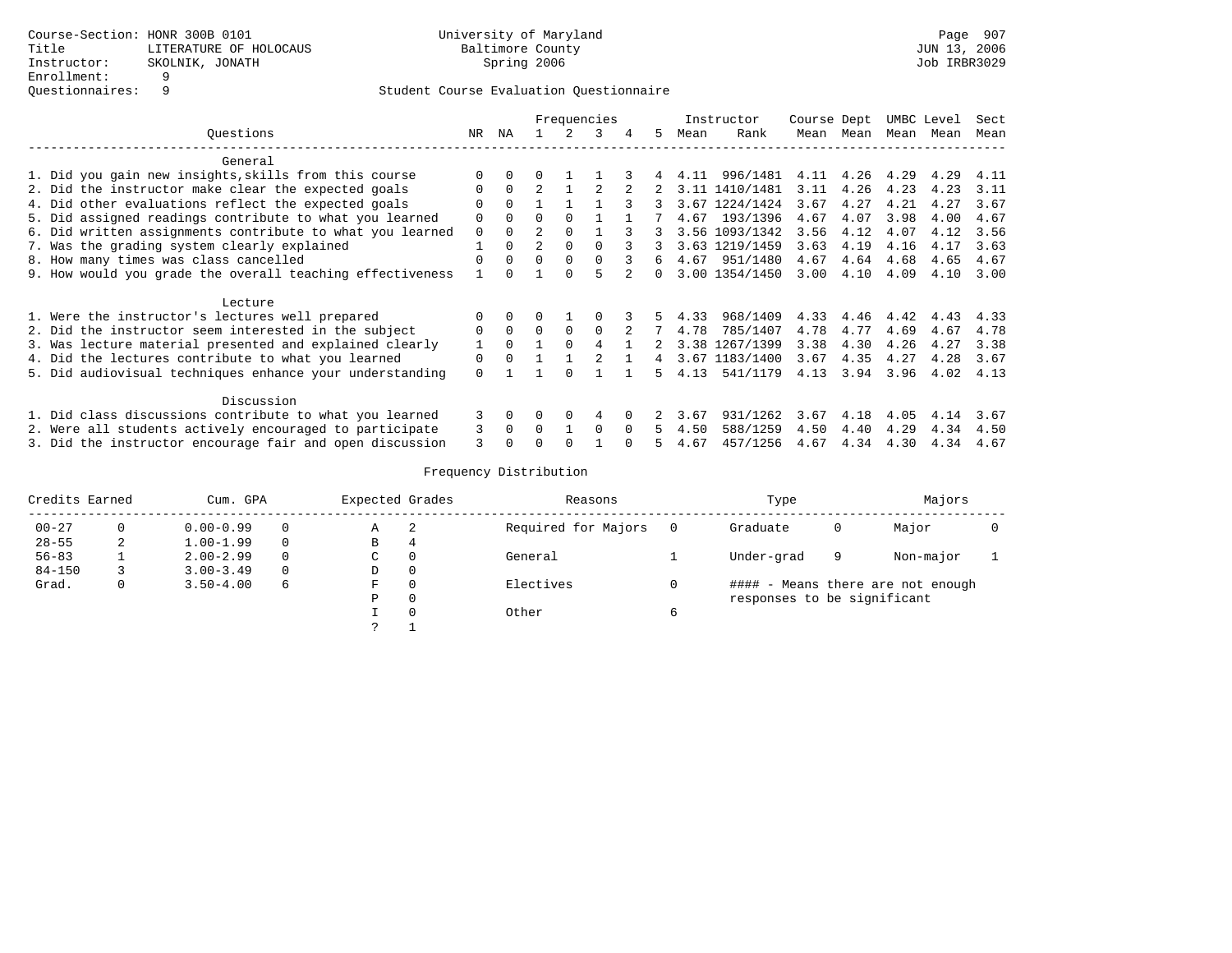## Questionnaires: 20 Student Course Evaluation Questionnaire

|                                                           |                |                |              | Frequencies    |                |          |                |      | Instructor         | Course Dept |           | UMBC Level |      | Sect        |
|-----------------------------------------------------------|----------------|----------------|--------------|----------------|----------------|----------|----------------|------|--------------------|-------------|-----------|------------|------|-------------|
| Ouestions                                                 | NR.            | ΝA             | $\mathbf{1}$ | $\mathcal{L}$  | 3              |          | 5.             | Mean | Rank               |             | Mean Mean | Mean       | Mean | Mean        |
| General                                                   |                |                |              |                |                |          |                |      |                    |             |           |            |      |             |
| 1. Did you gain new insights, skills from this course     | $\Omega$       | $\Omega$       | O            | $\Omega$       |                | 6        | 12             | 4.50 | 549/1481           | 4.50        | 4.26      | 4.29       | 4.29 | 4.50        |
| 2. Did the instructor make clear the expected goals       | $\Omega$       | $\Omega$       | $\Omega$     | 1              | 5              | 12       | 2              | 3.75 | 1205/1481          | 3.75        | 4.26      | 4.23       | 4.23 | 3.75        |
| 3. Did the exam questions reflect the expected goals      | 0              | $\mathsf{R}$   | $\Omega$     | $\Omega$       | 4              |          |                | 3.92 | 971/1249           | 3.92        | 4.37      | 4.27       | 4.28 | 3.92        |
| 4. Did other evaluations reflect the expected goals       | 1              | $\mathfrak{D}$ | $\Omega$     |                | $\overline{a}$ | 9        |                | 4.06 | 933/1424           | 4.06        | 4.27      | 4.21       | 4.27 | 4.06        |
| 5. Did assigned readings contribute to what you learned   | 0              | $\Omega$       | $\Omega$     | $\Omega$       | $\mathbf{1}$   |          | 18             | 4.85 | 96/1396            | 4.85        | 4.07      | 3.98       | 4.00 | 4.85        |
| 6. Did written assignments contribute to what you learned | $\mathbf 0$    | $\Omega$       | $\mathbf{1}$ | $\Omega$       | $\epsilon$     | 8        | 5              | 3.80 | 956/1342           | 3.80        | 4.12      | 4.07       | 4.12 | 3.80        |
| 7. Was the grading system clearly explained               | $\mathbf{0}$   | $\Omega$       | $\Omega$     | $\mathbf{1}$   | 9              | 6        | 4              |      | 3.65 1205/1459     | 3.65        | 4.19      | 4.16       | 4.17 | 3.65        |
| 8. How many times was class cancelled                     | $\mathbf 0$    | $\Omega$       | $\Omega$     | $\Omega$       | $\Omega$       | $\Omega$ | 20             | 5.00 | 1/1480             | 5.00        | 4.64      | 4.68       | 4.65 | 5.00        |
| 9. How would you grade the overall teaching effectiveness | 5              | $\Omega$       | $\Omega$     | $\Omega$       | $\mathbf{1}$   | 11       | 3              | 4.13 | 751/1450           | 4.13        | 4.10      | 4.09       | 4.10 | 4.13        |
| Lecture                                                   |                |                |              |                |                |          |                |      |                    |             |           |            |      |             |
| 1. Were the instructor's lectures well prepared           |                | $\Omega$       | O            | $\Omega$       | 0              |          | 15             | 4.83 | 290/1409           | 4.83        | 4.46      | 4.42       | 4.43 | 4.83        |
| 2. Did the instructor seem interested in the subject      | 2              | $\mathbf 0$    | 0            | $\mathbf 0$    | 0              |          | 16             | 4.89 | 545/1407           | 4.89        | 4.77      | 4.69       | 4.67 | 4.89        |
| 3. Was lecture material presented and explained clearly   | 2              | $\Omega$       | $\Omega$     | $\Omega$       | $\mathbf{1}$   | 9        | 8              | 4.39 | 703/1399           | 4.39        | 4.30      | 4.26       | 4.27 | 4.39        |
| 4. Did the lectures contribute to what you learned        | $\overline{2}$ | $\Omega$       | $\Omega$     | $\Omega$       | $\Omega$       |          | 11             | 4.61 | 480/1400           | 4.61        | 4.35      | 4.27       | 4.28 | 4.61        |
| 5. Did audiovisual techniques enhance your understanding  | 3              | q              |              | $\cap$         | $\Omega$       |          | $\Omega$       | 3.63 | 853/1179           | 3.63        | 3.94      | 3.96       | 4.02 | 3.63        |
| Discussion                                                |                |                |              |                |                |          |                |      |                    |             |           |            |      |             |
| 1. Did class discussions contribute to what you learned   | 10             | 0              | O            |                |                |          |                | 4.20 | 610/1262           | 4.20        | 4.18      | 4.05       | 4.14 | 4.20        |
| 2. Were all students actively encouraged to participate   | 10             | $\Omega$       | $\Omega$     | $\overline{2}$ | $\mathbf 0$    |          | 6              | 4.20 | 821/1259           | 4.20        | 4.40      | 4.29       | 4.34 | 4.20        |
| 3. Did the instructor encourage fair and open discussion  | 10             | $\Omega$       | $\Omega$     | $\mathbf{1}$   | $\mathbf{1}$   | 6        | $\overline{2}$ | 3.90 | 984/1256           | 3.90        | 4.34      | 4.30       | 4.34 | 3.90        |
| 4. Were special techniques successful                     | 10             | ζ              | 1            | $\Omega$       | 2              | 3        |                | 3.43 | 640/788            | 3.43        | 4.03      | 4.00       | 4.07 | 3.43        |
| Seminar                                                   |                |                |              |                |                |          |                |      |                    |             |           |            |      |             |
| 1. Were assigned topics relevant to the announced theme   | 13             |                | O            | $\Omega$       |                |          |                | 4.71 | 39/<br>68          | 4.71        | 4.66      | 4.49       | 4.70 | 4.71        |
| 2. Was the instructor available for individual attention  | 13             | 3              | 0            | 0              | $\overline{2}$ | 2        | $\Omega$       |      | $3.50$ ****/<br>69 | ****        | 4.26      | 4.53       | 4.66 | $***$ * * * |
| 3. Did research projects contribute to what you learned   | 13             | 4              | $\Omega$     | $\Omega$       | 3              | $\Omega$ | $\Omega$       | 3.00 | $***$ /<br>63      | ****        | 4.24      | 4.44       | 4.56 | $***$ * * * |
| 4. Did presentations contribute to what you learned       | 13             | $\Omega$       | 1            | $\mathbf{1}$   | $\Omega$       |          |                | 3.57 | 69<br>56/          | 3.57        | 4.19      | 4.35       | 4.48 | 3.57        |
| 5. Were criteria for grading made clear                   | 13             |                | $\Omega$     | $\mathbf{1}$   | 4              |          | 0              | 3.14 | 55/<br>68          | 3.14        | 3.98      | 3.92       | 4.43 | 3.14        |
|                                                           |                |                |              |                |                |          |                |      |                    |             |           |            |      |             |

| Credits Earned |   | Cum. GPA      |    |    | Expected Grades | Reasons             |    | Type                        |    | Majors                            |  |
|----------------|---|---------------|----|----|-----------------|---------------------|----|-----------------------------|----|-----------------------------------|--|
| $00 - 27$      | 2 | $0.00 - 0.99$ |    | Α  | 12              | Required for Majors |    | Graduate                    | 0  | Major                             |  |
| $28 - 55$      |   | $1.00 - 1.99$ |    | В  | $\overline{6}$  |                     |    |                             |    |                                   |  |
| $56 - 83$      | 4 | $2.00 - 2.99$ |    | C. | 0               | General             |    | Under-grad                  | 20 | Non-major                         |  |
| $84 - 150$     | 6 | $3.00 - 3.49$ |    | D  | 0               |                     |    |                             |    |                                   |  |
| Grad.          | 0 | $3.50 - 4.00$ | 12 | F  | $\Omega$        | Electives           |    |                             |    | #### - Means there are not enough |  |
|                |   |               |    | Ρ  | 0               |                     |    | responses to be significant |    |                                   |  |
|                |   |               |    |    | $\Omega$        | Other               | 17 |                             |    |                                   |  |
|                |   |               |    |    |                 |                     |    |                             |    |                                   |  |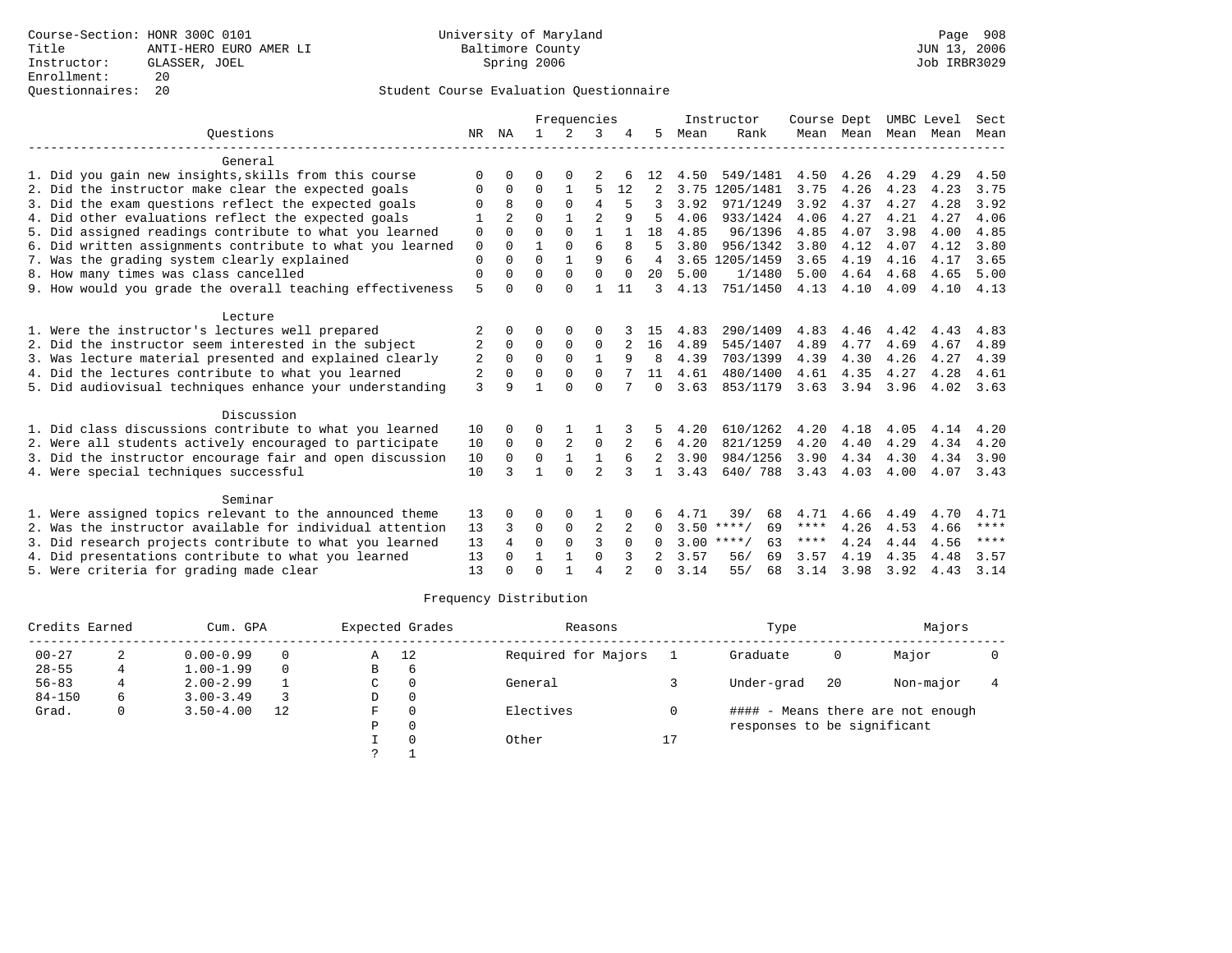## Questionnaires: 10 Student Course Evaluation Questionnaire

|                                                           |                |                      |                      |                | Frequencies    |              |                |      | Instructor                               | Course Dept |      |              | UMBC Level               | Sect          |
|-----------------------------------------------------------|----------------|----------------------|----------------------|----------------|----------------|--------------|----------------|------|------------------------------------------|-------------|------|--------------|--------------------------|---------------|
| Ouestions                                                 | NR             | NA                   | $\mathbf{1}$         | 2              | 3              |              | 5              | Mean | Rank                                     |             |      |              | Mean Mean Mean Mean Mean |               |
|                                                           |                |                      |                      |                |                |              |                |      |                                          |             |      |              |                          |               |
| General                                                   |                |                      |                      |                |                |              |                |      |                                          |             |      |              |                          |               |
| 1. Did you gain new insights, skills from this course     | $\Omega$       |                      |                      |                |                |              |                |      | 3.60 1324/1481                           | 3.60        | 4.26 | 4.29         | 4.29                     | 3.60          |
| 2. Did the instructor make clear the expected goals       | 0              | $\Omega$             |                      | $\overline{2}$ | 2              | 4            |                |      | 3.20 1394/1481                           | 3.20        | 4.26 | 4.23         | 4.23                     | 3.20<br>$***$ |
| 3. Did the exam questions reflect the expected goals      |                | 7                    | $\Omega$             | $\Omega$       | $\Omega$       | $\Omega$     | 2              |      | $5.00$ ****/1249                         | ****        | 4.37 | 4.27         | 4.28                     |               |
| 4. Did other evaluations reflect the expected goals       | $\Omega$       | $\Omega$             |                      |                | $\Omega$       |              |                |      | 3.80 1160/1424                           | 3.80        | 4.27 | 4.21         | 4.27                     | 3.80          |
| 5. Did assigned readings contribute to what you learned   | $\mathbf 0$    |                      |                      |                |                |              |                |      | 2.75 1345/1396                           | 2.75        | 4.07 | 3.98         | 4.00                     | 2.75          |
| 6. Did written assignments contribute to what you learned | $\mathbf 0$    |                      |                      |                | $\Omega$       | 4            | $\overline{4}$ |      | 3.90 884/1342                            | 3.90        | 4.12 | 4.07         | 4.12                     | 3.90          |
| 7. Was the grading system clearly explained               | 0              | $\overline{2}$       |                      |                | 3              |              | $\mathbf{1}$   |      | 3.13 1364/1459                           | 3.13        | 4.19 | 4.16         | 4.17                     | 3.13          |
| 8. How many times was class cancelled                     | $\Omega$       | $\Omega$             | $\Omega$             | $\Omega$       | 1              | $2^{1}$      | $7^{\circ}$    |      | 4.60 997/1480                            | 4.60        | 4.64 | 4.68         | 4.65                     | 4.60          |
| 9. How would you grade the overall teaching effectiveness | $\overline{2}$ | $\cap$               | $\Omega$             | $\cap$         | ζ              | 4            | $\mathbf{1}$   |      | 3.75 1098/1450                           | 3.75        | 4.10 | 4.09         | 4.10                     | 3.75          |
| Lecture                                                   |                |                      |                      |                |                |              |                |      |                                          |             |      |              |                          |               |
| 1. Were the instructor's lectures well prepared           |                |                      |                      | 2              | 0              |              |                |      | 3.44 1303/1409                           | 3.44        | 4.46 | 4.42         | 4.43                     | 3.44          |
| 2. Did the instructor seem interested in the subject      | 1              | $\Omega$             | $\mathbf 0$          |                | $\mathbf 0$    |              |                |      | 4.56 1069/1407                           | 4.56        | 4.77 | 4.69         | 4.67                     | 4.56          |
| 3. Was lecture material presented and explained clearly   | 1              | $\Omega$             | 1                    |                | 1              | 4            | 2              |      | 3.56 1227/1399                           | 3.56        | 4.30 | 4.26         | 4.27                     | 3.56          |
| 4. Did the lectures contribute to what you learned        | 1              | $\Omega$             | $\Omega$             | $\mathbf{1}$   | $\overline{2}$ | 3            | 3              |      | 3.89 1095/1400                           | 3.89        | 4.35 | 4.27         | 4.28                     | 3.89          |
| 5. Did audiovisual techniques enhance your understanding  | $\mathbf{1}$   | $\overline{2}$       |                      | $\Omega$       |                |              | $\Omega$       |      | 3.43 934/1179                            | 3.43        | 3.94 | 3.96         | 4.02                     | 3.43          |
|                                                           |                |                      |                      |                |                |              |                |      |                                          |             |      |              |                          |               |
| Discussion                                                |                |                      |                      |                |                |              |                |      |                                          |             |      |              |                          |               |
| 1. Did class discussions contribute to what you learned   | 4              | <sup>0</sup>         |                      |                | 0              |              |                | 4.33 | 507/1262                                 | 4.33        | 4.18 | 4.05         | 4.14                     | 4.33          |
| 2. Were all students actively encouraged to participate   | 4              | $\Omega$             | $\mathbf 0$          | $\mathbf 0$    | $\mathbf{1}$   | 2            | 3              | 4.33 | 729/1259                                 | 4.33        | 4.40 | 4.29         | 4.34                     | 4.33          |
| 3. Did the instructor encourage fair and open discussion  | 4              | $\mathbf 0$          | 0                    | $\Omega$       | 2              | $\Omega$     | $\overline{4}$ | 4.33 | 723/1256                                 | 4.33        | 4.34 | 4.30         | 4.34                     | 4.33          |
| 4. Were special techniques successful                     | 4              | $\mathbf{1}$         | $\mathbf{1}$         | $\mathbf{1}$   | $\Omega$       | $\mathbf{1}$ | $\overline{2}$ | 3.40 | 650/788                                  | 3.40        | 4.03 | 4.00         | 4.07                     | 3.40          |
| Seminar                                                   |                |                      |                      |                |                |              |                |      |                                          |             |      |              |                          |               |
|                                                           |                |                      |                      |                |                |              |                |      |                                          | ****        | 4.19 |              |                          | ****          |
| 4. Did presentations contribute to what you learned       | 9<br>9         | $\Omega$<br>$\Omega$ | $\Omega$<br>$\Omega$ | 0<br>$\Omega$  | $\Omega$       |              | $\Omega$       |      | $4.00$ ****/<br>69<br>$4.00$ ****/<br>68 | ****        | 3.98 | 4.35<br>3.92 | 4.48                     | $***$ *       |
| 5. Were criteria for grading made clear                   |                |                      |                      |                | $\Omega$       |              |                |      |                                          |             |      |              | 4.43                     |               |
| Field Work                                                |                |                      |                      |                |                |              |                |      |                                          |             |      |              |                          |               |
| 1. Did field experience contribute to what you learned    | 9              | $\Omega$             | $\Omega$             | $\Omega$       | $\Omega$       |              |                |      | 59<br>$5.00$ ****/                       | ****        | 3.92 | 4.30         | 4.48                     | ****          |
| 2. Did you clearly understand your evaluation criteria    | 9              | 0                    | $\mathbf 0$          | $\mathbf 0$    | 1              | $\Omega$     | $\Omega$       |      | $3.00$ ****/<br>51                       | ****        | 4.04 | 4.00         | 4.13                     | $* * * * *$   |
| 4. To what degree could you discuss your evaluations      | 9              | $\Omega$             | $\Omega$             |                | $\Omega$       | $\Omega$     | $\Omega$       |      | $2.00$ ****/<br>41                       | $***$ * *   | 3.68 | 4.26         | 3.90                     | $* * * * *$   |
| 5. Did conferences help you carry out field activities    | 9              |                      | $\Omega$             |                | $\cap$         |              |                |      | $4.00$ ****/<br>31                       | $***$ * *   | 3.50 | 4.42         | 4.00                     | $* * * * *$   |

| Credits Earned |   | Cum. GPA      |          | Expected Grades |          | Reasons             | Type                        |    | Majors                            |  |
|----------------|---|---------------|----------|-----------------|----------|---------------------|-----------------------------|----|-----------------------------------|--|
| $00 - 27$      |   | $0.00 - 0.99$ | $\Omega$ | Α               | 10       | Required for Majors | Graduate                    | 0  | Major                             |  |
| $28 - 55$      | 0 | $1.00 - 1.99$ | $\Omega$ | В               | 0        |                     |                             |    |                                   |  |
| $56 - 83$      |   | $2.00 - 2.99$ | $\Omega$ | C               | 0        | General             | Under-grad                  | 10 | Non-major                         |  |
| $84 - 150$     |   | $3.00 - 3.49$ | -2       | D               | $\circ$  |                     |                             |    |                                   |  |
| Grad.          | 0 | $3.50 - 4.00$ |          | F               | 0        | Electives           |                             |    | #### - Means there are not enough |  |
|                |   |               |          | Ρ               | 0        |                     | responses to be significant |    |                                   |  |
|                |   |               |          |                 | $\Omega$ | Other               |                             |    |                                   |  |
|                |   |               |          |                 | $\Omega$ |                     |                             |    |                                   |  |